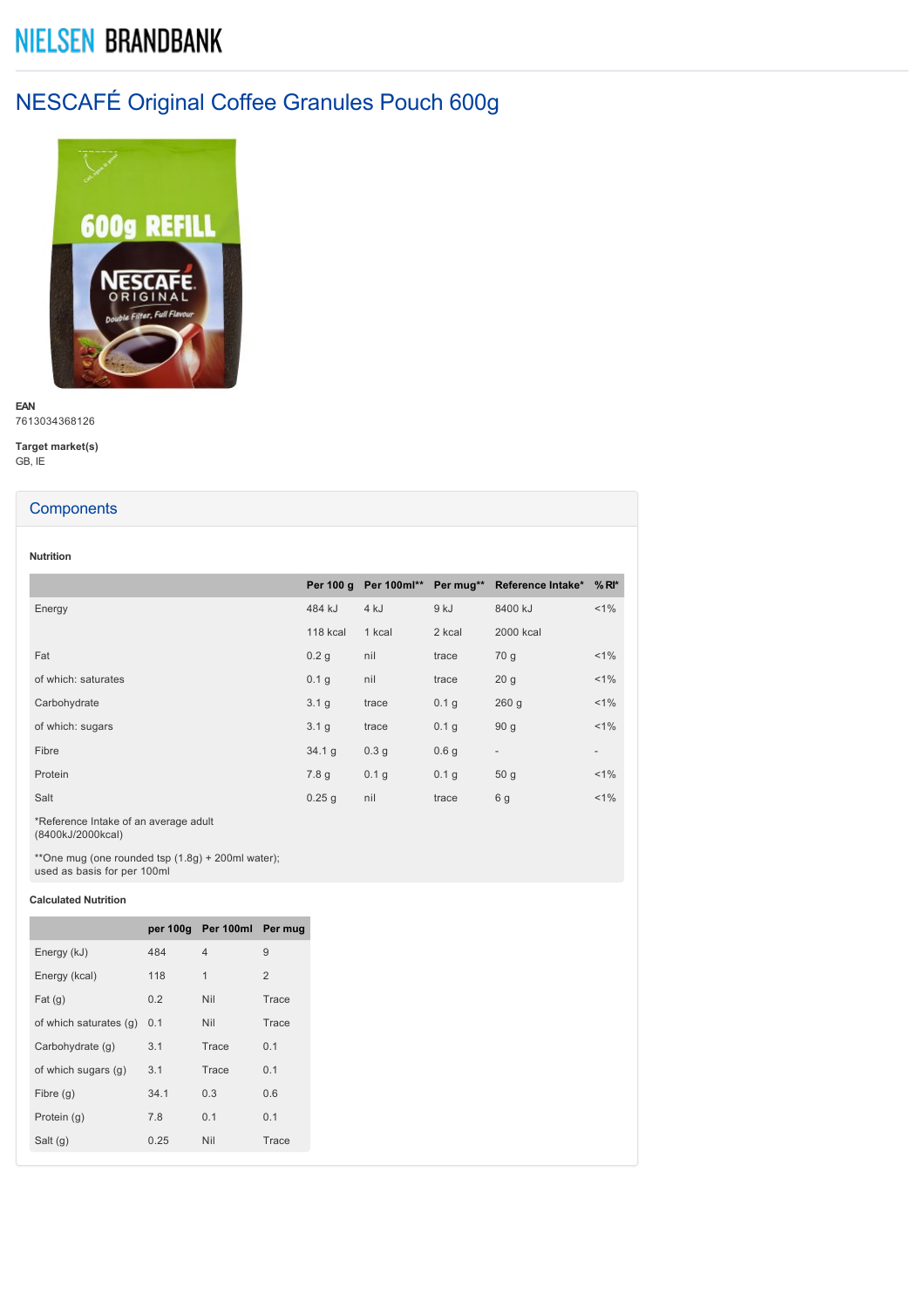# Product Description

#### **Brand**

Nescafé

**Features**

Double filter, full flavour

**Standardised Brand**

Brand - Nescafé

**Regulated Product Name**

Soluble Coffee

# **Marketing**

#### **Product Marketing**

Our exclusive Double Filter technology captures the richest flavours and aromas from freshly roasted coffee to start your day, to create the fullest flavoured Nescafe® Original.

#### **Brand Marketing**

With over 75 years inspiring coffee drinkers all over the world, we now bring you our very best Nescafe® Original yet, thanks to our Double Filter technology.

# **Further Description**

Did you know? As part of the Nescafé Plan, we work directly with farmers and provide them with training and local assistance. Find out more at nescafe.co.uk/nescafe-plan

#### **Trademark Information**

Nutritional Compass ® ® Reg. Trademark of Société des Produits Nestlé S.A.

# Storage & Usage

#### **Storage Type**

**Type**

Ambient

## **Preparation and Usage**

For The Perfect Serve One rounded teaspoon (minimum 1.8g) per mug\*\* or one rounded tablespoon (minimum 6g) per pint. Makes approx. 333 mugs\*\* of coffee

**Storage**

Store in a cool, dry place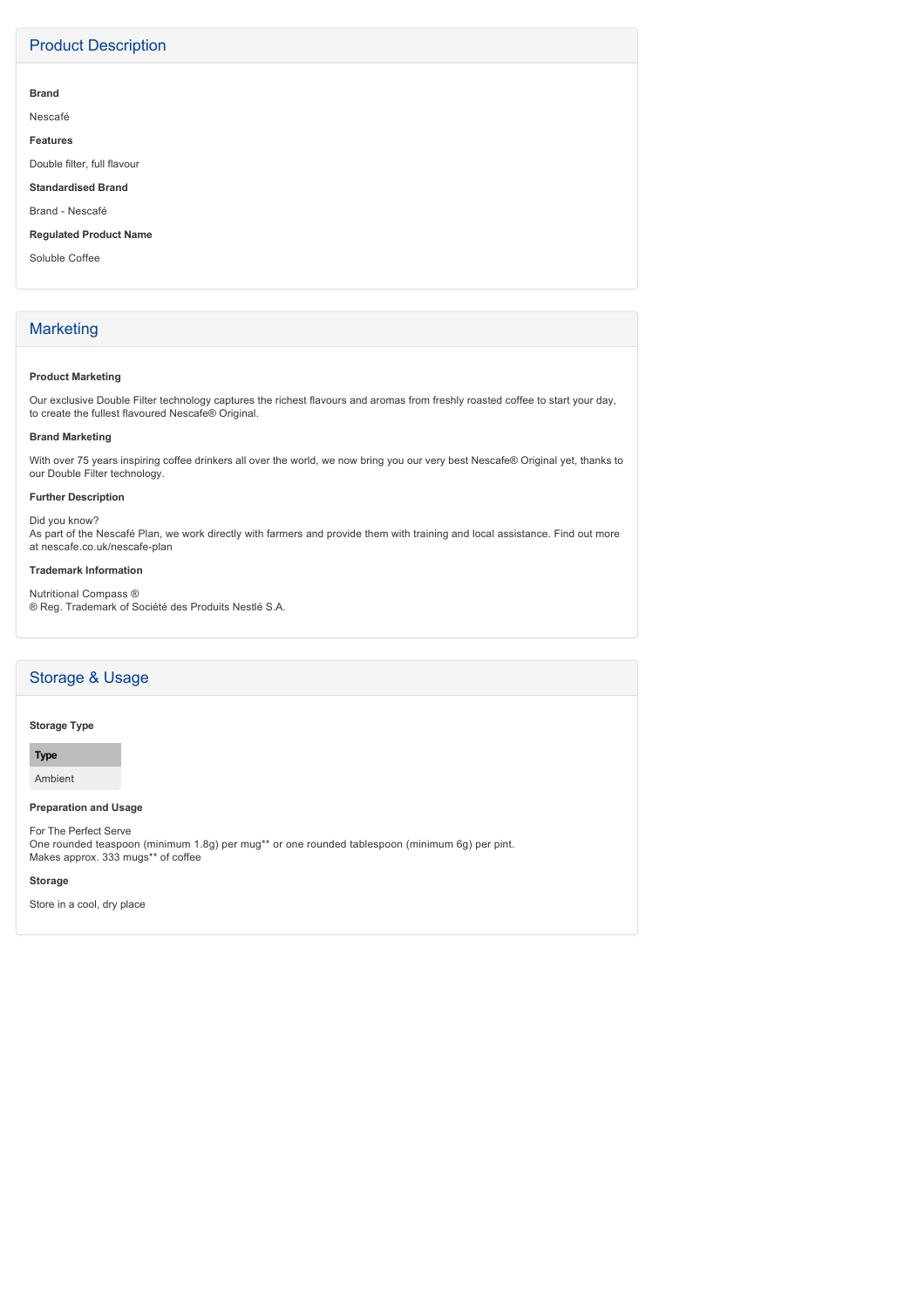# Brandbank Captured Pack Data

## **Pack Size**

600g ℮

#### **Numeric Size**

Numeric Size - 600

### Dimension

|     | Shelf Height (mm) Shelf Width (mm) Shelf Depth (mm) |     |
|-----|-----------------------------------------------------|-----|
| 204 | 390                                                 | 300 |

## (**GS1 package measurement rules**)

## **Pack Type**

Type - Heat Sealed

#### **Weight**

Gross Weight - 3814

#### **Unit Merchandising**

Height - 204 Width - 390 Depth - 300

## **Usage Count**

Number of uses - Servings

333

## **Usage Other Text**

Makes approx. 333 mugs\*\* of coffee

# Customer Services

#### **Return To**

Contact our professionals Tel. 0800 745 845 (UK) 00800 6378 5385 (ROI) www.NestleProfessional.co.uk PO Box 207, York, Y091 1XY, UK.

## **Telephone Helpline**

0800 745 845 (UK) 00800 6378 5385 (ROI)

#### **Web Address**

www.NestleProfessional.co.uk

## Extended Data

#### **Languages On Pack**

• English

#### **Description Breakdown**

Functional Name - Coffee Granules Variant - Original